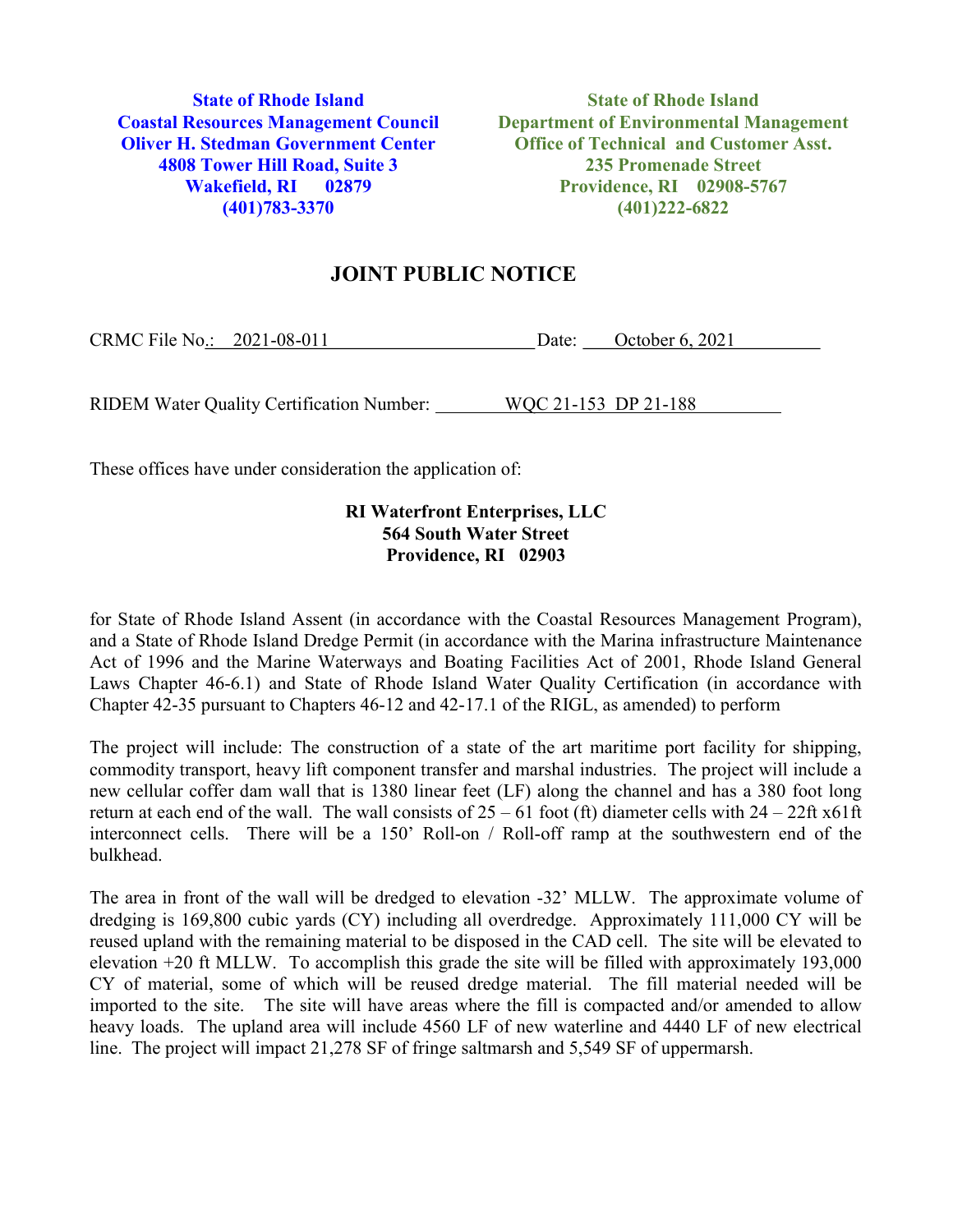CRMC/DEM Joint Public Notice CRMC File Number 2021-08-011 DEM File Numbers WQC 21-153 & DP 21-188 October 6, 2021 Page Two

| Project Location: | South Quay            |                |  |  |
|-------------------|-----------------------|----------------|--|--|
| Street & Number:  | 649 Waterfront Avenue |                |  |  |
| City/Town:        | East Providence       |                |  |  |
| Plat Number:      |                       | Lot<br>Number: |  |  |
| Waterway:         | Providence Harbor     |                |  |  |

Plans of the proposed work may be seen at the CRMC office in Wakefield.

In accordance with the Administrative Procedures Act (Chapter 42-35 of the Rhode Island General Laws) you may request a hearing on this matter. You are advised that if you have good reason to enter protests against the proposed work it is your privilege to do so. It is expected that objectors will review the application and plans thoroughly, visit site of proposed work if necessary, to familiarize themselves with the conditions and cite what law or laws, if any, would in their opinion be violated by the work proposed.

This also serves as notice that the Rhode Island Department of Environmental Management, Office of Water Resources, Water Quality Certification Program has under consideration and review the same proposed activity as described above for compliance with the State's Water Quality Regulations (AUTHORITY: in accordance with Clean Water Act, as amended (33 U.S.C. 1251 et.seq.; Chapter 42-35 pursuant to Chapters 46-12 and 42-17.1 of the Rhode Island General Laws of 1956, as amended).

If you desire to protest, you must attend the scheduled hearing and give sworn testimony. A notice of the time and place of such hearing will be furnished you as soon as possible after receipt of your request for hearing. If you desire to request a hearing, to receive consideration, it should be in writing and be received at this office on or before November 6, 2021

 It is expected that objectors will review the application and associates plans thoroughly. Comments that pertain to this Joint Notice must be submitted in writing and must be addressed to Rhode Island Coastal Resources Management Council and Rhode Island Dept of Environmental Management at the above referenced addresses.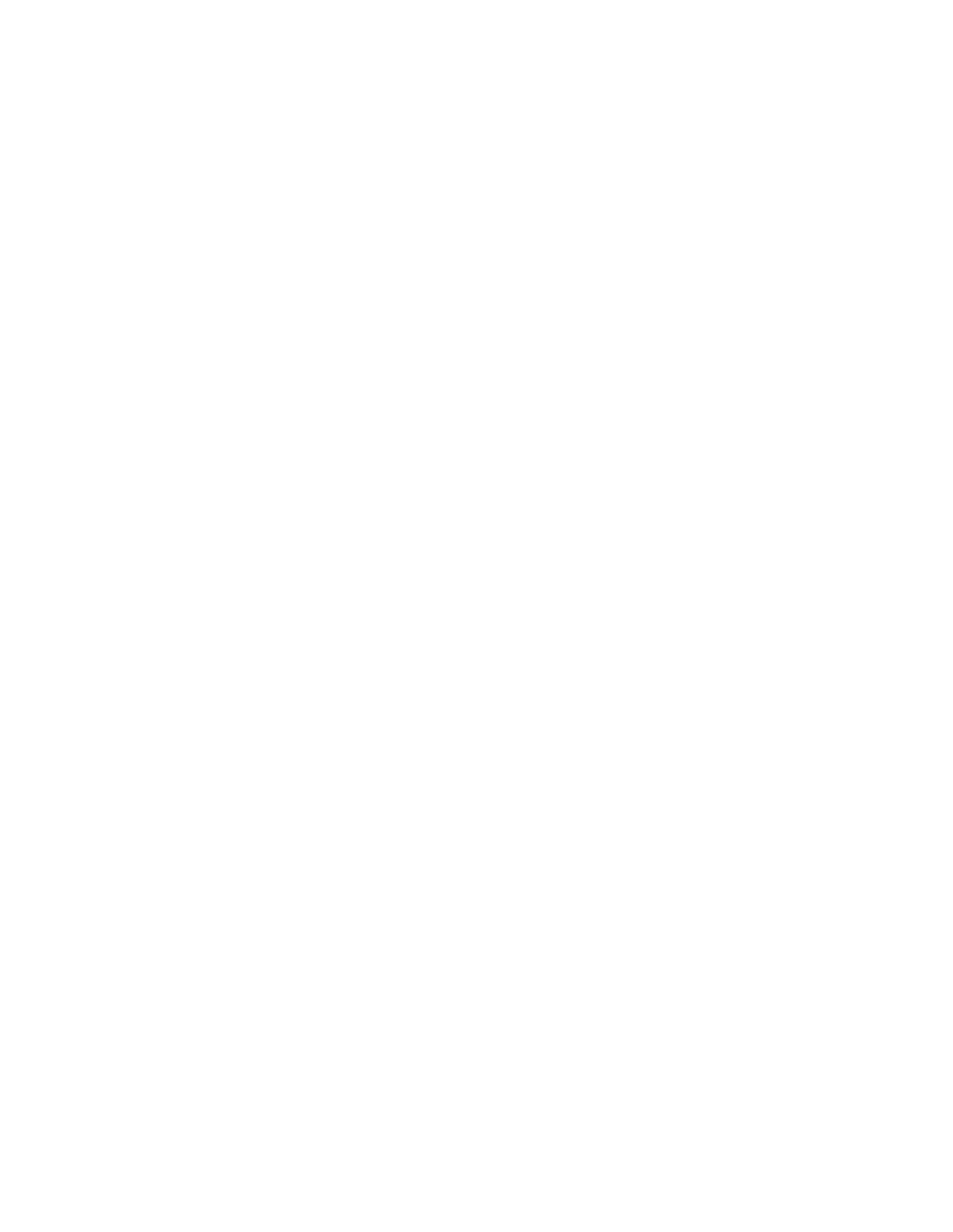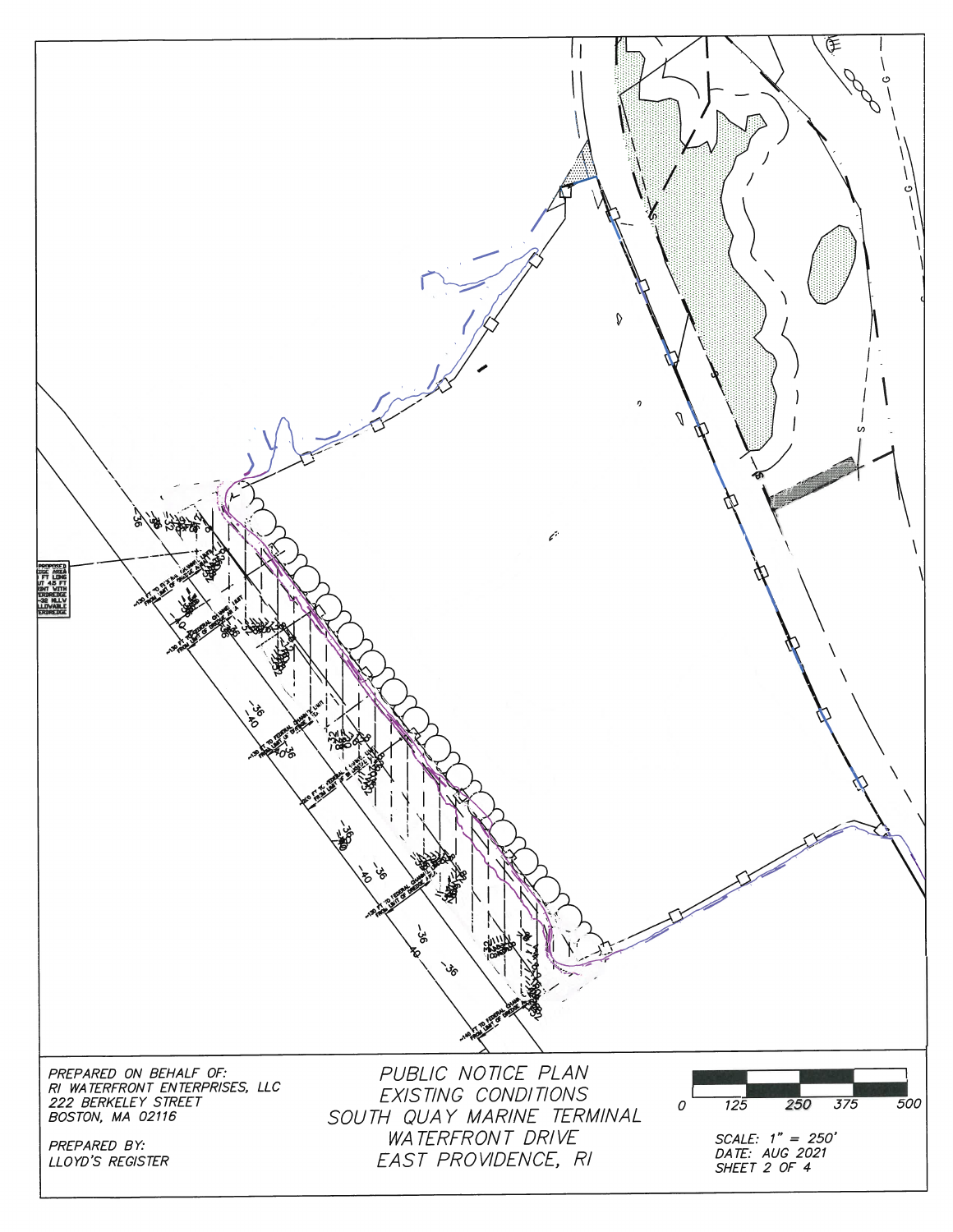